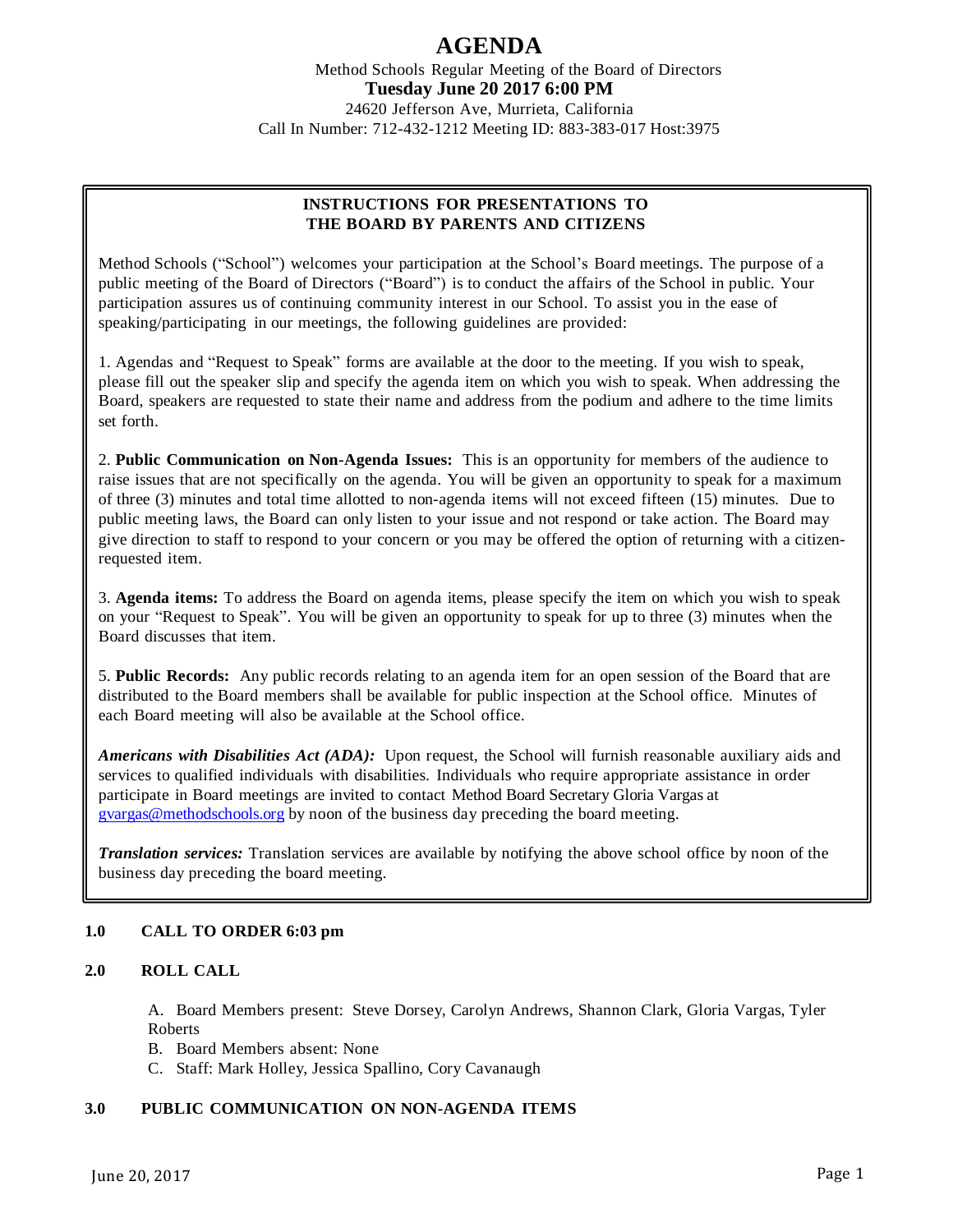Method Schools Regular Meeting of the Board of Directors **Tuesday June 20 2017 6:00 PM**

24620 Jefferson Ave, Murrieta, California Call In Number: 712-432-1212 Meeting ID: 883-383-017 Host:3975

No individual presentation shall be for more than three (3) minutes and the total time for this purpose shall not exceed fifteen (15) minutes. Ordinarily, Board members will not respond to presentations and no action can be taken. However, the Board may give direction to staff following a presentation.

#### **4.0 REPORTS**

- **4.1** Marketing Update: N/A
- **4.2** Staffing Update: N/A
- **4.3** Product Update: N/A
- **4.4** Financial Report: N/A

#### **5.0 ANNOUNCE CLOSED SESSION ITEMS**

**6.0 PUBLIC COMMENT ON CLOSED SESSION ITEMS** General public comments on any closed session item that will be heard. The Board will limit comments to no more than 3 minutes.

- **7.0 ADJOURN TO CLOSED SESSION 6:05 pm**
- **8.0 OPEN SESSION 6:12 pm**

### **9.0 DISCLOSURE OF CLOSED SESSION ACTIONS**

#### **10.0 ACTION ITEMS**

**10.1 2017-18 Local Control Accountability Plan (LCAP) (A)** The Board will be asked to approve the final 2017-18 LCAP for Method School (#1617), Method Schools K-8 (#1697) and Method Schools High School (#1698). Each LCAP contains goals that have been individually designed for each school by taking into account stakeholder input from students, teachers, and parents.

The 2017-2018 LCAP Plan was discussed, including the guiding goals for the upcoming school year.

Motion: Shannon Second: Gloira Ayes: 5 Oppose: 0

> **10.2 2017-18 Adopted Budgets (A)** The Board will be asked to approve the 2017-18 Adopted Budgets for Method School (#1617), Method Schools K-8 (#1697) and Method Schools High School (#1698). Each Adopted Budget has been specifically developed to each school's forecasted operating year and contains the appropriate 2017-18 LCAP budget considerations as outlined in each school's respective LCAP. The Board will be presented with the CDE approved Adopted Budget Form.

The 2017-2018 Adopted Budgets were discussed and the Board will be provided updates on a regular basis.

Motion: Shannon Second: Carolyn Ayes: 5 Oppose: 0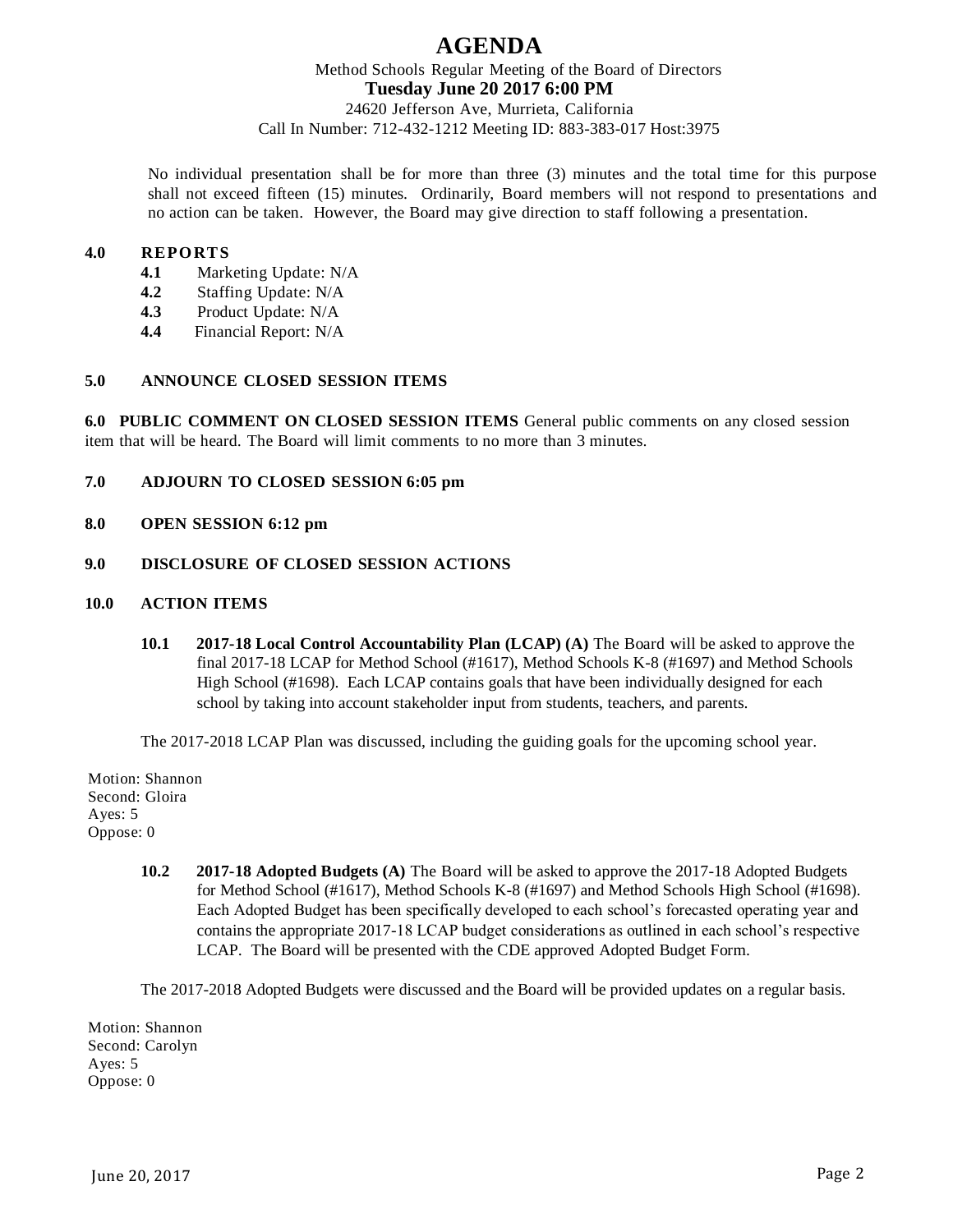Method Schools Regular Meeting of the Board of Directors

### **Tuesday June 20 2017 6:00 PM**

24620 Jefferson Ave, Murrieta, California Call In Number: 712-432-1212 Meeting ID: 883-383-017 Host:3975

**10.3 2016-17 Education Protection Act (EPA) Spending Allocations (A)** The Board will be asked to approve the EPA Spending Allocation for Method School (#1617), Method Schools K-8 (#1697) and Method Schools High School (#1698) based on the final P-2 EPA revenue figures.

Motion: Shannon Second: Tyler Ayes: 5 Oppose: 0

> **10.4 2017-18 Graduation Requirements (A)** The Board will be asked to approve the 2017-18 Graduation Requirements for Method Schools.

Changes were made to the 2017-2018 graduation requirements, including the requirement of Engineering as a science, along with Service Learning, and Careers Pathways requirements each year.

Motion: Carolyn Second: Shannon Ayes: 5 Oppose: 0

> **10.6 2017-18 Course Outlines (A)** The Board will be asked to approve Method School created courses for the 2017-18 school year.

The following new course have been created for high school students and will be implemented during the 2017-2018 school year: Algebra I, Algebra II, Geometry, Calculus, Engineering, and Service Learning.

Motion: Shannon Second: Carolyn Ayes: 5 Oppose: 0

### **11.0 INFORMATION/DISCUSSION/ACTION**

#### **11.1 2017-18 Board Meeting Calendar (I/D/A)** The Board will discuss 2017-18 Board Calendar

Board meeting dates for the 2017-2018 school year are identified below. The Board will meet quarterly on the second Tuesday of the month at 5:30 pm.

9-12-17 12-12-17 3-13-18 6-12-18 6-19-18

> **11.2 Board Governance Discussion & Training (I/D)** The Board will receive a training session on Brown Act Compliance and Governance Training.

Each Board member completed Board Governance training and will regroup to discuss the training at the next Board meeting.